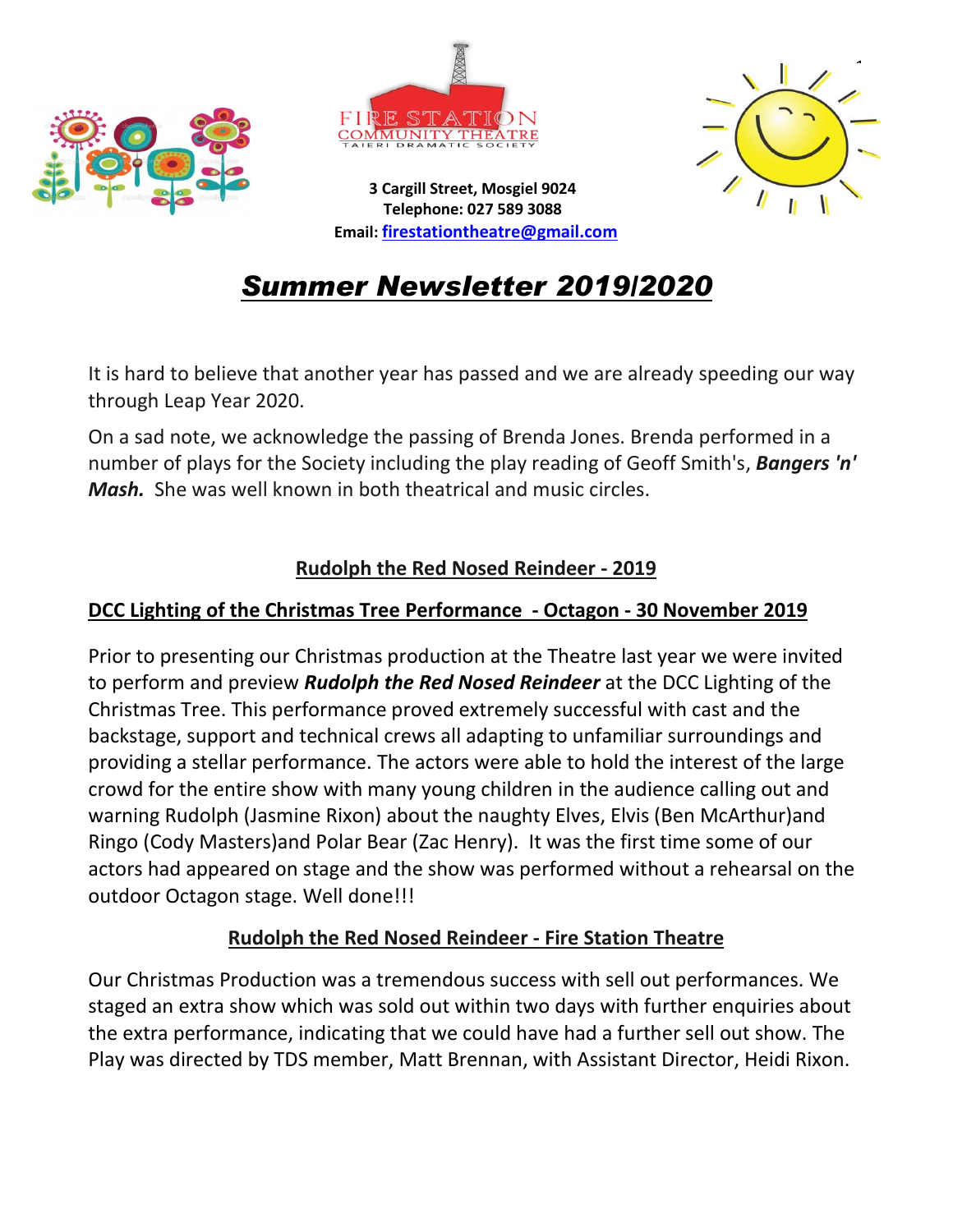

Huge thanks to all our members who attended this production, your support was greatly appreciated. We had a very talented cast of young actors who all had a very professional approach which was evident in their stage performance. The backstage and front of house teams were brilliant. The costumes were amazing and Brian McCormack's set once again created the **'wow'** factor. Special thanks to everyone who helped whether it was Front of House or Backstage, we could not have succeeded without your support and expertise.

Special thanks to Emma Holloway for her continued support of TDS by allowing her pupil, Libby Bloem to help us with our choreography. Also to Jasmine Rixon who choreographed the penguins song in the Show.

We had so many compliments on the high standard of the production. People were also most impressed that the technical team was younger members of the Taieri Dramatic Society - Sound: Rachel Wilson. Lighting: Oliver Rixon. (Assisted by Rosemary Chalmers).

Jan-Maree and David Anderson at Plain Health and Wendy and Alan Carey at Aurora Cafe once again, gave us their generous support. Also many thanks to the Salvation Army for their continued support of the Theatre.

Thank you too, to Life Member Margaret Young, for her excellent letter to the ODT Editor, 19.12.19.

This year some *'Rudolph'* tickets were given to the Mosgiel Food Bank to give to those families who needed a special treat. Our show ticket prices - \$5 Adults, \$2 Children and under 5's free, were set in the hope that all families would be able to afford to attend the Show no matter what their financial situation was. Our Christmas Production is an opportunity for our Theatre to give back to the Community as a way of thanking them for their support of our productions during the year.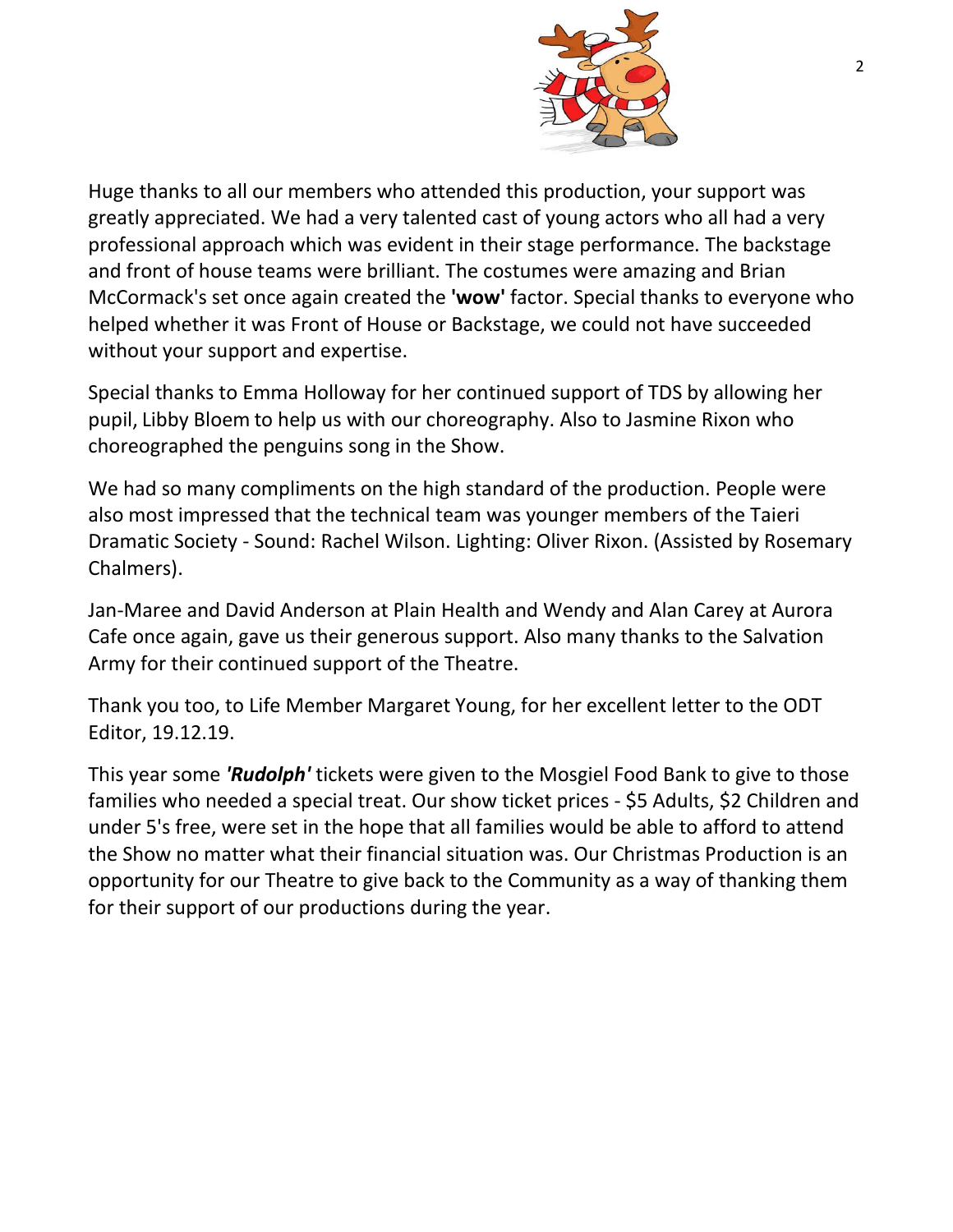#### **The Otago Daily Times**

The ODT has a new procedure for booking a Reviewer to write Community Theatre Reviews. Previously we dealt with the very efficient and lovely Cushla Turner who made booking a Reviewer easy. The new procedure is more difficult to negotiate and means that even if the Society advertise the production in the ODT, there is no guarantee that a Reviewer will attend and review it. The final decision is made by the Editor.

This year for 'Rudolph', far more advertising was done on social media and the success of this seems to be reflected in the excellent Show bookings.

Luckily we did received an excellent private review, from Elizabeth Bouman who posted a comment on our Website. Regan Horrell and Brenda Harwood also wrote very good Reviews.

#### **Writers' Room**

During the School holidays the Theatre has been extremely busy with the *Writers' Room* meeting regularly. The group meets on a Monday after School between 3pm - 5pm. Please remember that everyone is welcome to attend and use this time to write or discuss their work.

#### **48 Hour Theatre Challenge**

Our inaugural *48 Hour Theatre Challenge* was organised and hosted by the Taieri Dramatic Society and this proved to be a great success! For those of you who don't know how a Theatre Challenge works, I have included a report of the event.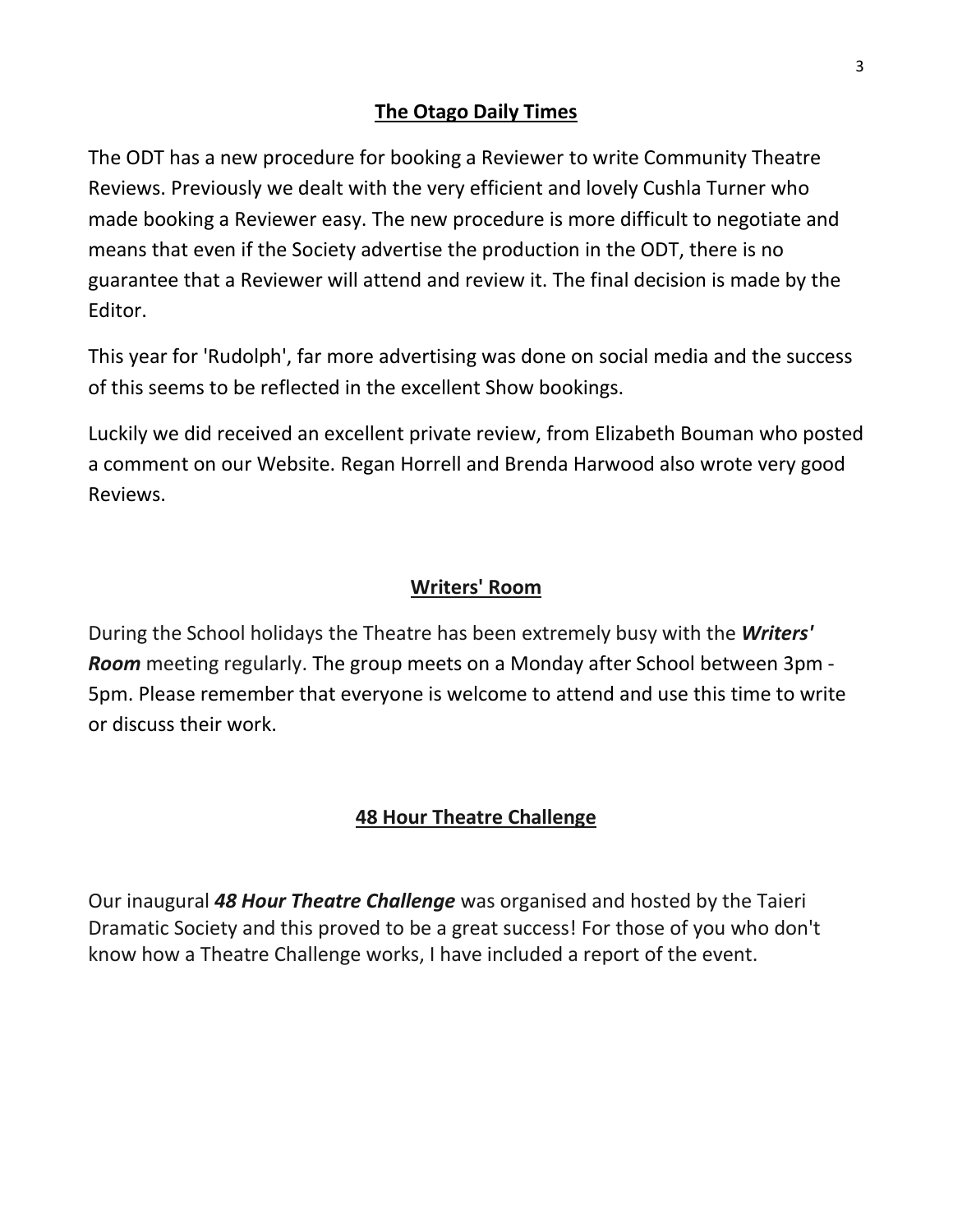

### *REPORT ON 48 HOUR THEATRE CHALLENGE*

#### **Taieri Dramatic Society - Inaugural 48 Hour Theatre Challenge 18-19 January 2020.**

The 48 Hour Theatre Challenge proved to be a fun and successful weekend attracting 19 attendees from as far away as Lawrence and Kaitangata. It was exciting to see so many new faces as well as our Society members participating. Our Theatre Ambassador (Zac Henry) was able to move between the groups to help as necessary.

The Challenge was open to people aged 11 to 99 years and six teams registered including one solo performer. Each team had to select three prompts - these were placed in three hats and teams had to draw out a prompt from each hat. This was the framework that their sketch had to be written around. The prompts were -

- 1. **A convention** Rules by which play is performed e.g. slow motion, split focus, flashback/flash forward, narration, freeze frame, soliloquy or spoken thought etc.
- 2. **A prop** (e.g. A piggy bank, hat, knife, flowers, trophy, walking stick etc)
- 3. **A quote** (e.g.' back in my day'. 'Is it a bird? Is it a plane?' etc).

A fourth hat for junior's with different quotes was also provided.

Each group then disappeared to a corner of the Theatre or out into ANZAC Park to create their scripts. Writing the sketches from the prompts drawn out of the hats proved to be both taxing and hilarious. There was certainly lots of laughter as possible story lines were explored, then plot's finalised and characters established. Rehearsals were mainly top secret and the Sunday concert was the first time that many attendees were able to see what the other teams had created. The standard was very high, with some very fine acting and incredibly varied story lines. Everyone seemed to thoroughly enjoy the weekend with the Concert on Sunday evening drawing an audience of approximately 30 supporters.

The weekend cost \$10.00 per person.

Paper and pens, morning and afternoon teas and lunch for those who wanted it were provided.

The 48 hour Theatre Challenge has proved to be a very popular and positive way of bringing together like minded people to create, rehearse and perform original works. Many requests were received to stage this event again.

We are delighted to welcome three new members.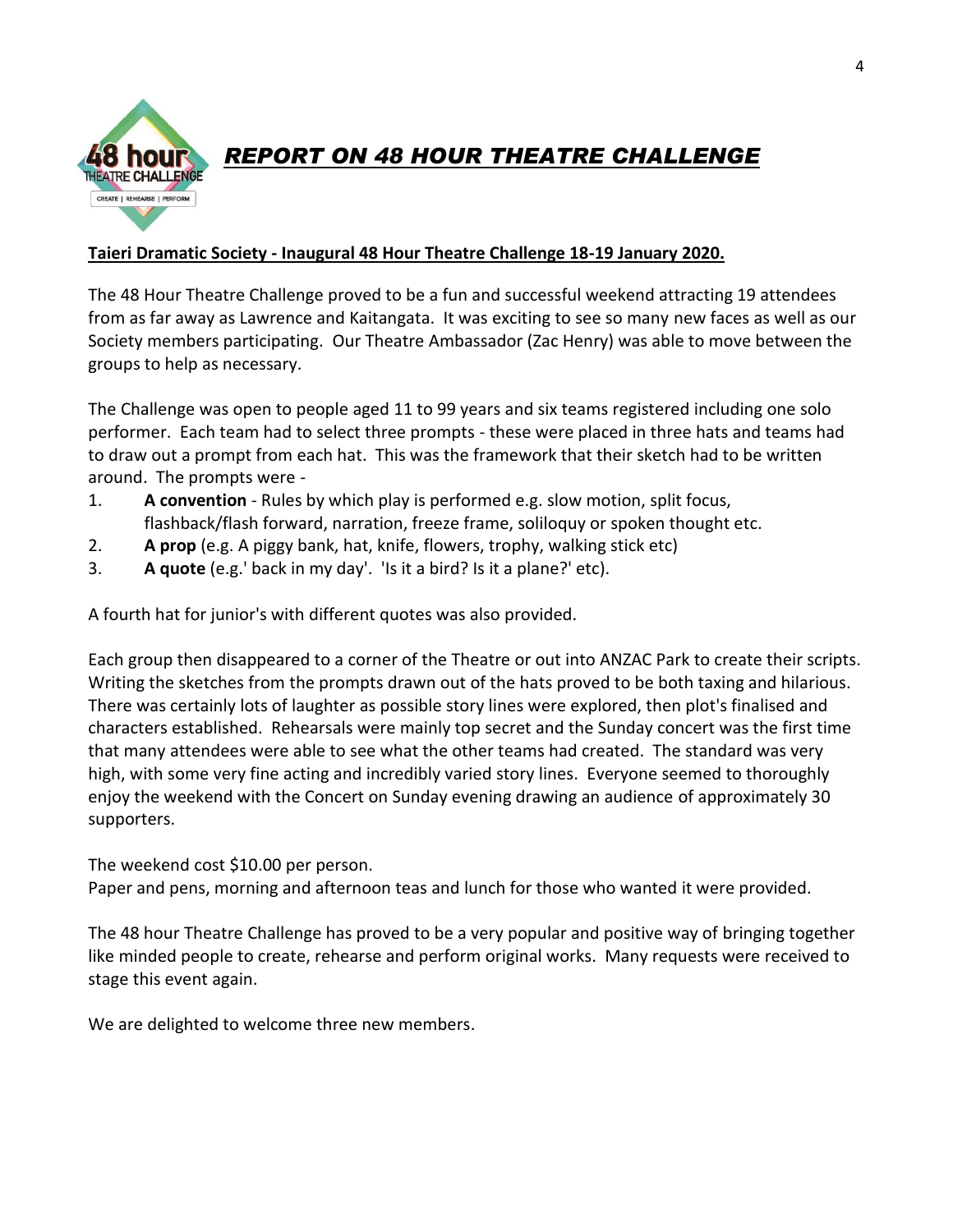

# **Baby's First Stabs**

presented by Cult of Curtains

Casey Griffiths, Ben Irvine & Robert Hannaford

### **The Magic Cow** with a Pink Piggy Bank

presented by Cows! With A K

April Kerr & Lucy Irvine

### **Bad Crochet**

#### presented by We Tried Comedy but It Didn't Work

Sara Hall, Thomas Dodson, Caitlyn McMillan, Tabitha Littlejohn & Jasmine Rixon

## **Consideratum Non Ascenda**

#### presented by South Otago Theatrical Society plus one

Kirsty Garner, Denise Dent, Grace Stevenson & Layla Hehir

### **Monologue**

presented by Miguel Nitis

### **Bridge to Nowhere**

presented by Generation

Bernadette Hay, Josh Finnie, Hetti Engelen & Shirley George

**Special thanks to** 

Fire Station Theatre, 3 Cargill Street, Mosgiel

19 January 202

、」<br>OC

Zac Henry - Theatre Ambassador Heidi Rixon - Co-ordinator Rosemary Chalmers - Sound & Lighting Bernadette Hay - IT & Advertising Logan Hay - Usher

**Report prepared by: Rosemary Chalmers - Taieri Dramatic Society Committee**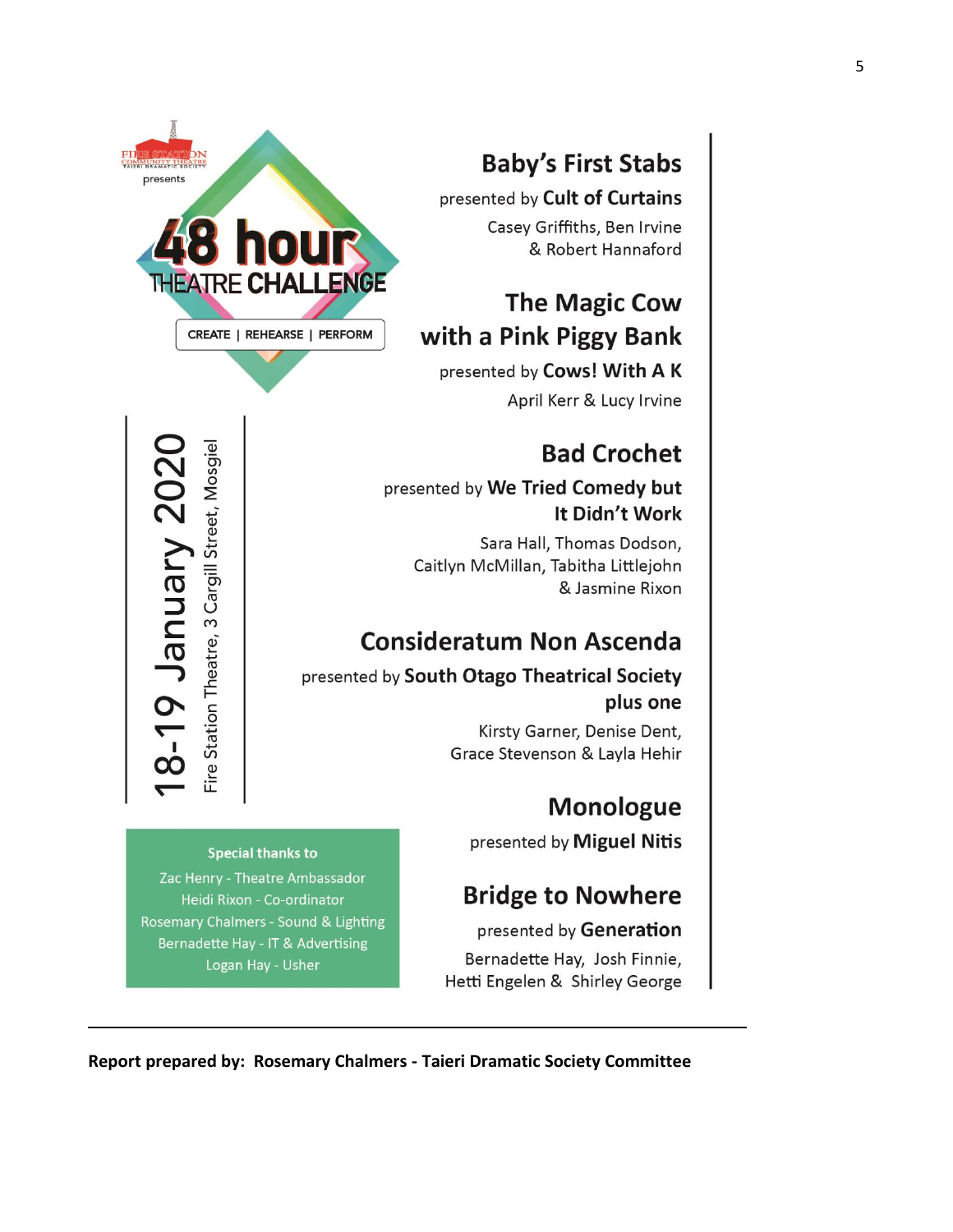#### **Guest Speaker - Writers' Room - 10 February 2020**

We recently had Miguel Nitis, who is the 48 Film Festival Co-ordinator, speak to us about his experience in Marketing and Networking and different aspects of the Theatre. It was an extremely interesting and informative talk and has given us many ideas and pathways to explore.

#### **Party in the Park - Mosgiel - Sunday, 23 February 2020**

Party in the Park returned to the Memorial Gardens this year after being held at Peter Johnstone Park for the previous two years. The weather was beautiful and the day was very well supported and proved to be a great success. Ian and Rosemary provided a gazebo, tables, chairs etc and Heidi supplied fruit to give away to people who visited the T.D.S. stall. A selection of advertising signs from passed productions were placed on display as well as posters for upcoming productions. The object of the stall was to showcase The Fire Station Theatre, promote our upcoming shows, gain new membership and/or collect an audience data base. We also handed out flyers promoting our Wardrobe Hire. We had a number of volunteers dressed in costume and they looked stunning. This year we held a competition for people to guess who the characters were dressed as. Wal's kindly donated a Family Mini Golf pass as the prize for this competition and this was won by Nikki.

Grateful thanks to everyone who supported our Stall!

#### **The Fifteen Minute Hamlet by Tom Stoppard**

The Youth Crew were honoured to be asked to perform this play for a private function held at the Fire Station Theatre on the 29 February. Their performance was excellent.

#### **Scripted Banter**

It was decided to also stage *The Fifteen Minute Hamlet* and some of the Writers' Room sketches in a public production titled *'Nobody Stopped Us'* on the

> **27 and 28 February at 7.30 pm Matinee on Sunday, 1 March at 2 pm. Fire Station Theatre Tickets \$5.00.**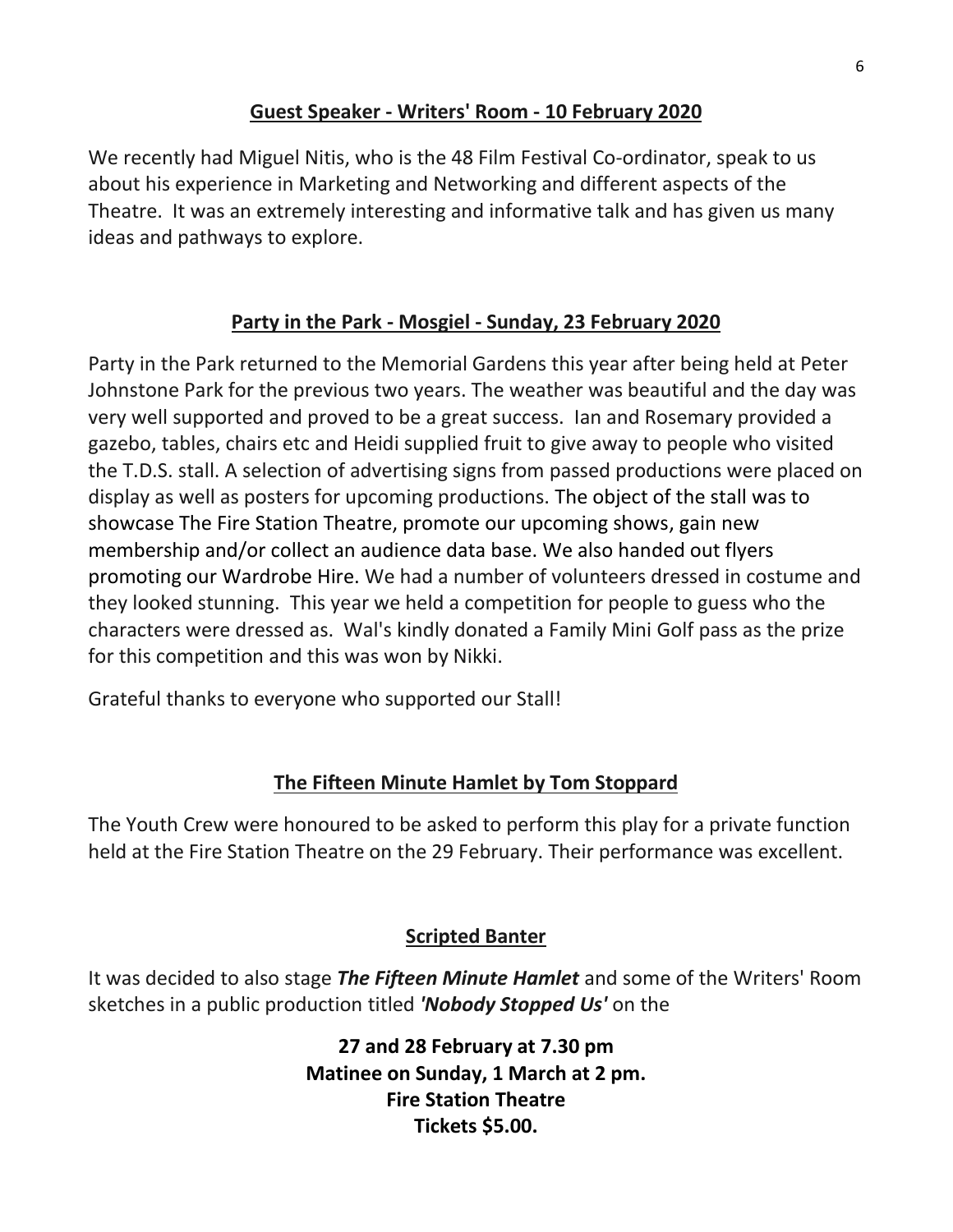After the success of their *Loose Connection* production, the Youth Crew decided to rename themselves - *Scripted Banter*. Their new show, *'Nobody Stopped Us'* was well received and supported and brought an audience of all ages into the Theatre.

#### **Otago Southland Theatre Awards**

Congratulations to Anne-Marie Amende for her success in winning **Best Supporting Female in a Play** for her role as Alice in *The Vicar of Dibley.*

The Theatre was proud to receive nominations for *Home Invasion* - directed by David Thomson

- Best Supporting Female in a Play Phyll Esplin
- Best Supporting Female in a Play Emerald Ottley

#### Also for *The Vicar of Dibley* -

co-directed by Gloria Reid & Geoff Smith

- Best Supporting Male in a Play Keith Richardson
- Best Leading Female in a Play Alison Ayers

#### **OSTA's iTICKET BEST UPCOMING TALENT SCHOLARSHIP**

This year, the Taieri Dramatic Society nominated Jasmine Rixon for this Scholarship. Jasmine has either performed or worked front of house for every show since she first auditioned for *'Badjelly The Witch'* in 2017. Jasmine is a willing and generous supporter of the Society, she is an emerging talent as an actor, writer and choreographer and was recommended as very deserving and worthy candidate for this scholarship. Although unsuccessful this year, Jasmine was honoured to be nominated.

#### **ANNUAL GENERAL MEETING 2020**

The Taieri Dramatic Society Annual General Meeting was held on 13 February 2020. It was very well attended. Thank you all for your support.

We welcome our new Secretary, Treasurer and Committee members to the team.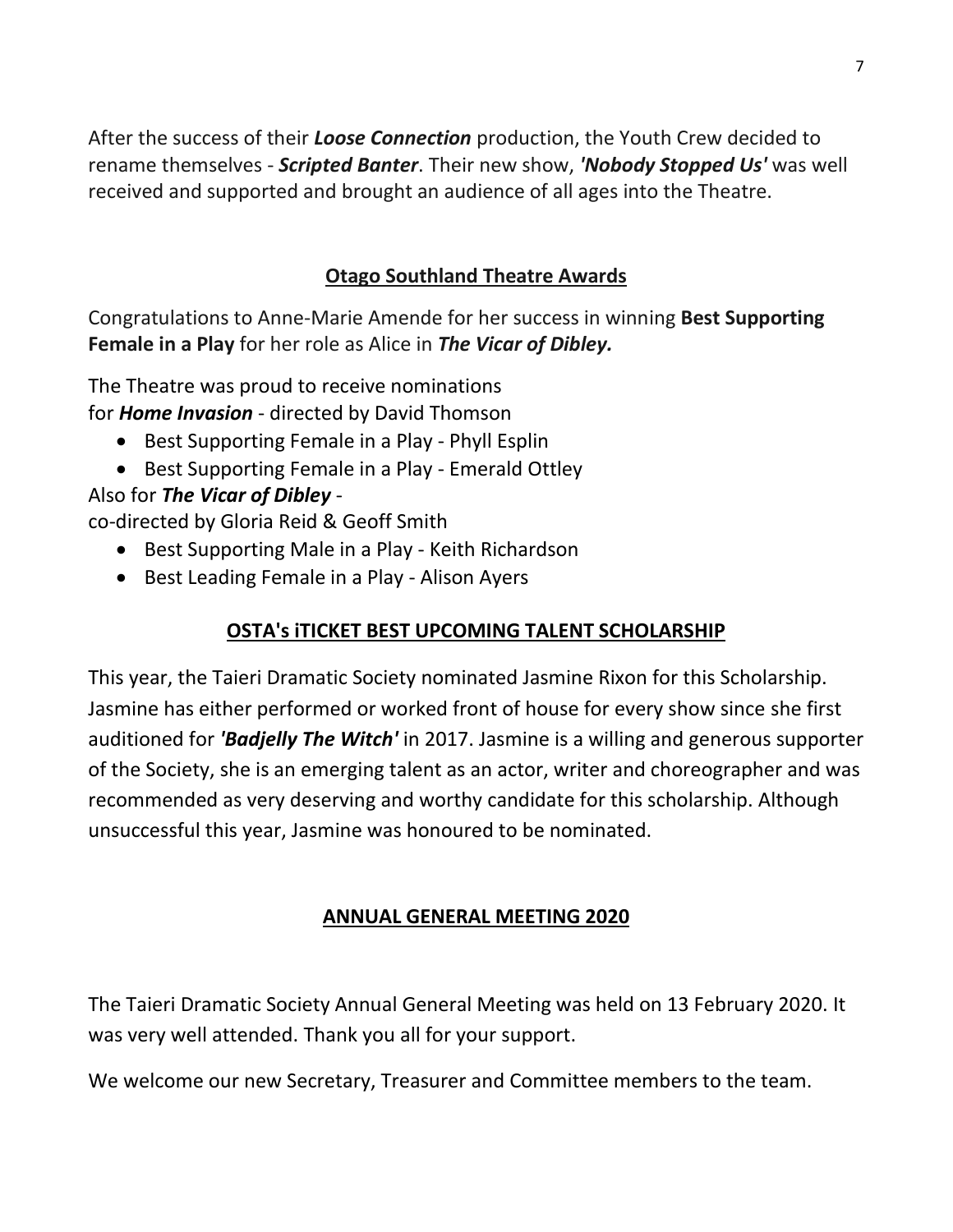#### **New Committee**

#### **President** - Ian Chalmers | **Vice-President** - Geoff Smith **Secretary** - Debbie Rowe | **Treasurer** - Bernadette Hay

Matt Brennan | Rosemary Chalmers | Zac Henry | Hans Van Leeuwen Tabitha Littlejohn | Tim Pettengell | Heidi Rixon | Judy Spillane | Christine Wilson Martin van Raalte | Jasmine Rixon | Casey Griffiths | Josh Finnie

o Gloria Harris has resigned from the Committee and we thank her for all her work and support. Gloria has now taken up the role of Membership Co-ordinator.

.

- o Special thanks to Tim Pettengell for stepping into the role of Secretary as required prior to AGM, your work is greatly appreciated.
- o Also grateful thanks to Judy Spillane our Wardrobe Manager and her amazing team for all their work and dedication.

#### **Life Membership**

The Taieri Dramatic Society has voted to confer Brian McCormack the honour of Life Membership in recognition for his generous contribution to the Society over the years.

Brian has recently generously donated a number of beautiful books to add to our growing Reference Library collection.

#### **We welcome new members - Annual Membership \$10.00.**

#### **Membership Invoices:**

Bernadette Hay, Rosemary Chalmers and Gloria Harris met in January to go through the Membership Register which to date has been manually recorded. Bernadette has created a new Membership data base from the names and addresses listed and Gloria Harris has kindly offered to be our Membership Co-ordinator.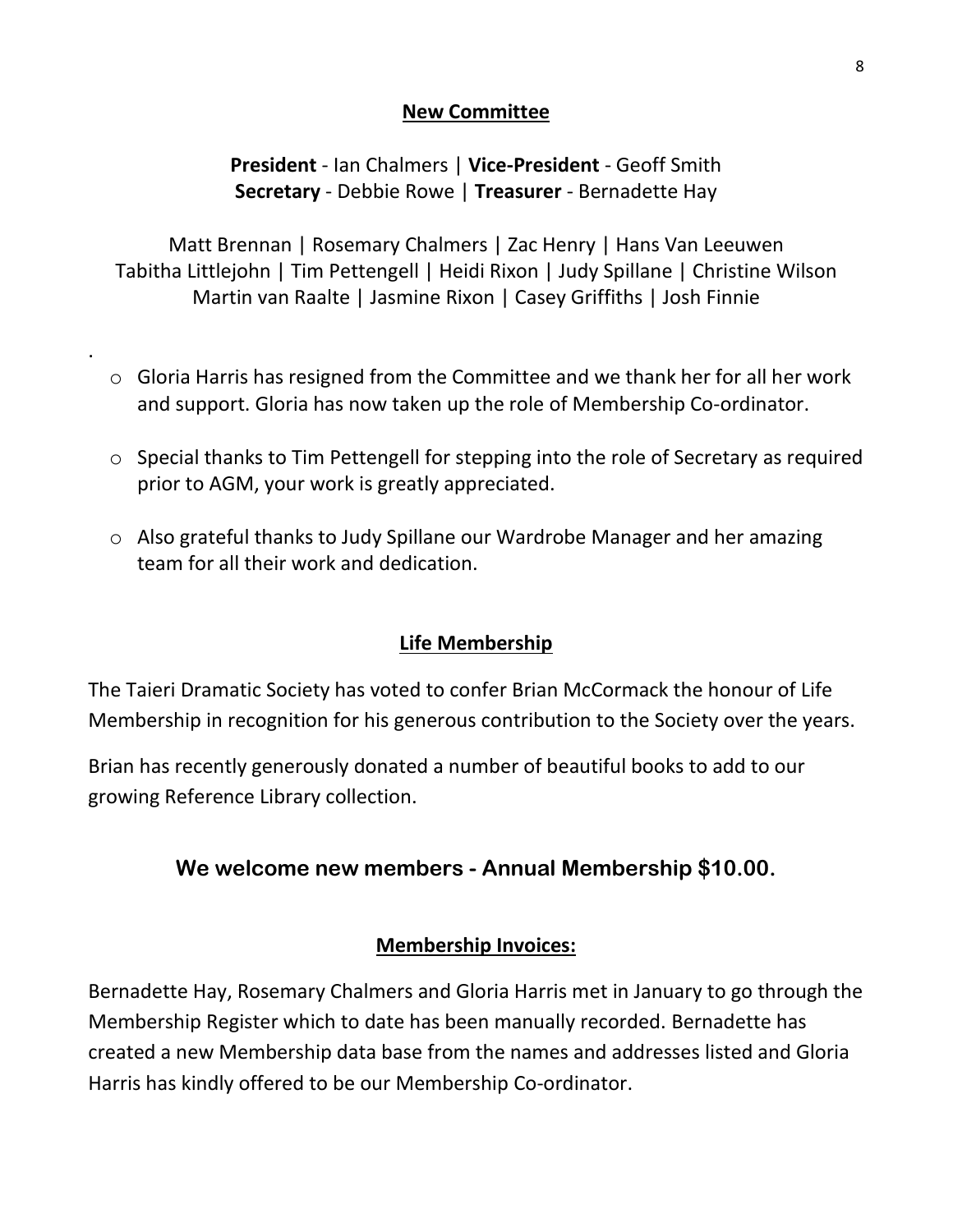Your membership fee is extremely important to the success of the Taieri Dramatic Society and the Fire Station Theatre. We greatly appreciate your support and apologise for any unintentional mistakes made. If you have not received your Invoice, please contact the Theatre. Please note a membership card will not be issued unless requested.

Telephone: 027 589 3088 or Ian's mobile: 021 501 861 Email: **[firestationtheatre@gmail.com](mailto:firestationtheatre@gmail.com)**

Please ensure you use our **new** bank account number and your name as reference so we can identify your payment

### **ASB 12-3485-0013558-00**

Please note - new members who performed in the Christmas Production, *Rudolph*, are members through to 31 December 2020.

#### **Marriage**

Our congratulation to Matt and Rebecca Brennan on their marriage on the 29 February. We wish them love, health and happiness for the years ahead.

#### **Mitchell Hay**

Taieri Dramatic Society Member, Mitchell Hay leaves of the 29 February to volunteer for nine months for a group called Lattitude Global Volunteering which is an international youth development charity. Mitchell will be based in Calgary, Alberta, Canada and will work as an Outdoor Camp Assistant, helping to make a positive difference to the lives of others. We wish Mitchell safe travels and look forward to his return.